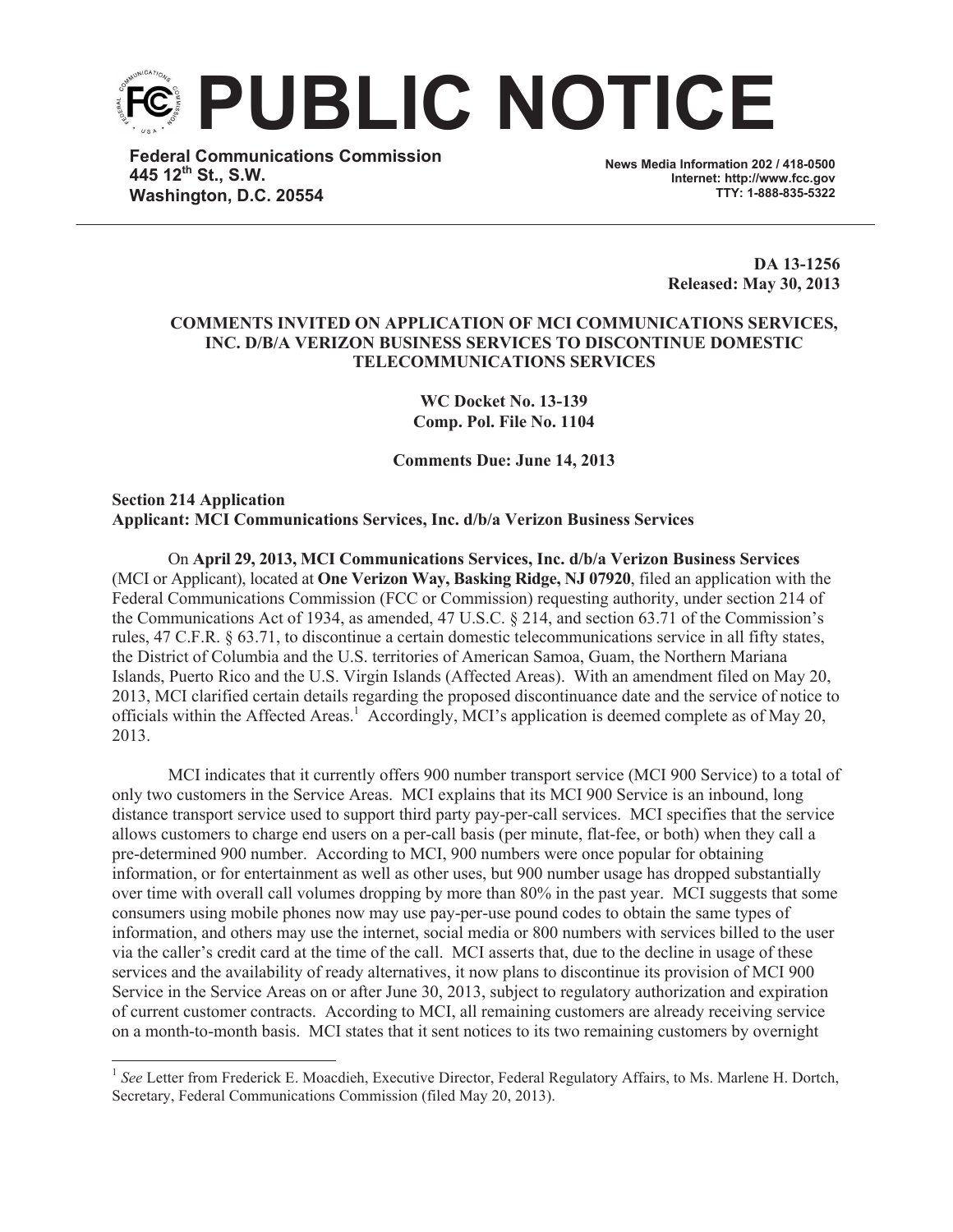delivery on or before April 29, 2013. MCI maintains that the public convenience and necessity will not be impaired by the proposed discontinuance because the number of customers has declined as end users shift to alternative services and providers. MCI further submits that 900 number blocks have been assigned to other entities such as North County Communications; Fastrack Global Billing Networks, Inc.; PrimeTel Communications and ACI Communications Holdings. MCI represents that it is considered non-dominant with respect to the service to be discontinued.

In accordance with section  $63.71(c)$  of the Commission's rules, MCI's application will be deemed to be granted automatically on the 31st day after the release date of this public notice, unless the Commission notifies MCI that the grant will not be automatically effective. In its amended application, MCI indicates that it plans to discontinue its provision of MCI 900 Service in the Service Areas on or after June 30, 2013, subject to regulatory authorization and expiration of current customer contracts. Accordingly, pursuant to section 63.71(c) and the terms of MCI's amended application, absent further Commission action, MCI may discontinue MCI 900 Service in the Service Areas on or after **June 30, 2013**, in accordance with MCI's filed representations. The Commission normally will authorize proposed discontinuances of service unless it is shown that customers or other end users would be unable to receive service or a reasonable substitute from another carrier, or that the public convenience and necessity would be otherwise adversely affected.

Comments objecting to this application must be filed with the Commission on or before **June 14, 2013**. Such comments should refer to **WC Docket No. 13-139 and Comp. Pol. File No. 1104**. Comments should include specific information about the impact of this proposed discontinuance on the commenter, including any inability to acquire reasonable substitute service. Comments may be filed using the Commission's Electronic Comment Filing System (ECFS) or by filing paper copies. *See Electronic Filing of Documents in Rulemaking Proceedings*, 63 FR 24121 (1998). Comments may be filed electronically using the Internet by accessing the ECFS: http://fjallfoss.fcc.gov/ecfs2/. Filers should follow the instructions provided on the Web site for submitting comments. Generally, only one copy of an electronic submission must be filed. In completing the transmittal screen, filers should include their full name, U.S. Postal Service mailing address, and the applicable docket or rulemaking number.

Parties who choose to file by paper must file an original and one copy of each filing. Filings can be sent by hand or messenger delivery, by commercial overnight courier, or by first-class or overnight U.S. Postal Service mail. All filings must be addressed to the Commission's Secretary, Office of the Secretary, Federal Communications Commission. All hand-delivered or messenger-delivered paper filings for the Commission's Secretary must be delivered to FCC Headquarters at 445 12th Street, S.W., Room TW-A325, Washington, D.C. 20554. The filing hours are Monday through Friday, 8:00 a.m. to 7:00 p.m. All hand deliveries must be held together with rubber bands or fasteners. Any envelopes and boxes must be disposed of before entering the building. Commercial overnight mail (other than U.S. Postal Service Express Mail and Priority Mail) must be sent to 9300 East Hampton Drive, Capitol Heights, MD 20743. U.S. Postal Service first-class, Express, and Priority mail must be addressed to 445 12th Street, S.W., Washington, D.C. 20554.

Two copies of the comments should also be sent to the Competition Policy Division, Wireline Competition Bureau, Federal Communications Commission, 445 12th Street, S.W., Room 5-C140, Washington, D.C. 20554, Attention: Carmell Weathers. In addition, comments should be served upon the Applicant. Commenters are also requested to fax their comments to the FCC at (202) 418-1413, Attention: Carmell Weathers.